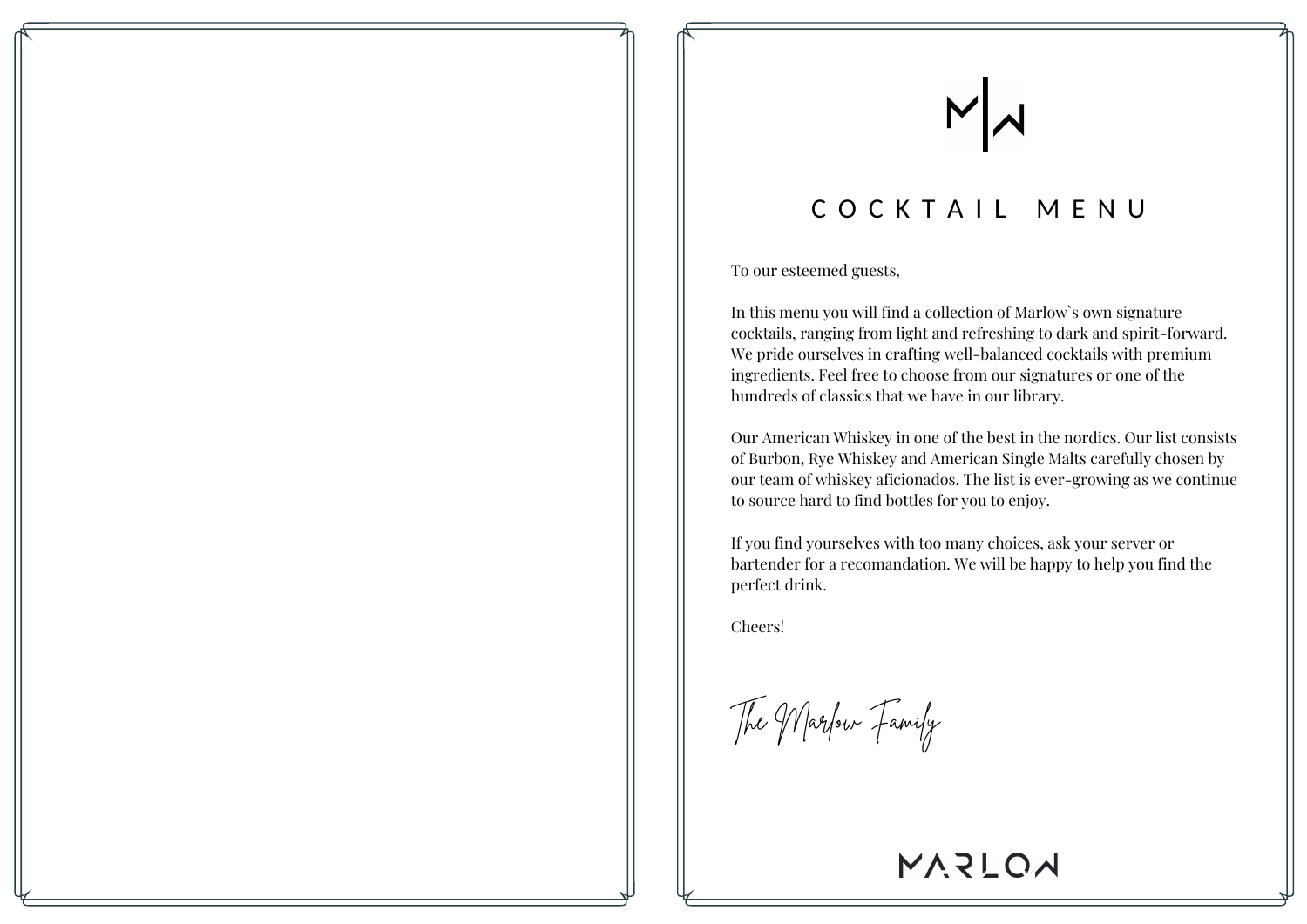# S I G N A T U R E C O C K T A I L S

**Off The Hook** Plymouth Gin, Giffard Apricot , Ice Tea, Lemon. **195,-**

**Marlow Mule** Ketel One Vodka, Herb Syrup, Ginger Beer, Angostura bitter. **185,-**

**Whiskey Sour** Buffalo Trace Bourbon, Lemon, Syrup, Angostura bitter. **195,-**

**Coffee Break** Ketel One, Tia Maria, Mr Black, Chocolate Milk Spuma. **205,-**

**Frida** Tequila, Cointreau, Aperol, Citrus, Hot Sauce, Pink Grapefruit Soda. **205,-**

> **Hylleblomst** Yuzu Sake, Tanqueray Gin, Elderflower Soda. **185,-**

**Kool Herc** Golden Cock Gin, Sea Buckthorn, Coconut, Cucumber. **195,-**

**Pornstar Martini** Ketel One, Galliano, Syrup, Citric Acid, Vanilla Bitter, Passion Fruit. **185,-**

**" I D R I N K T O M A K E O T H E R P E O P L E M O R E I N T E R E S T I N G . "** *— E R N E S T H E M I N G W A Y*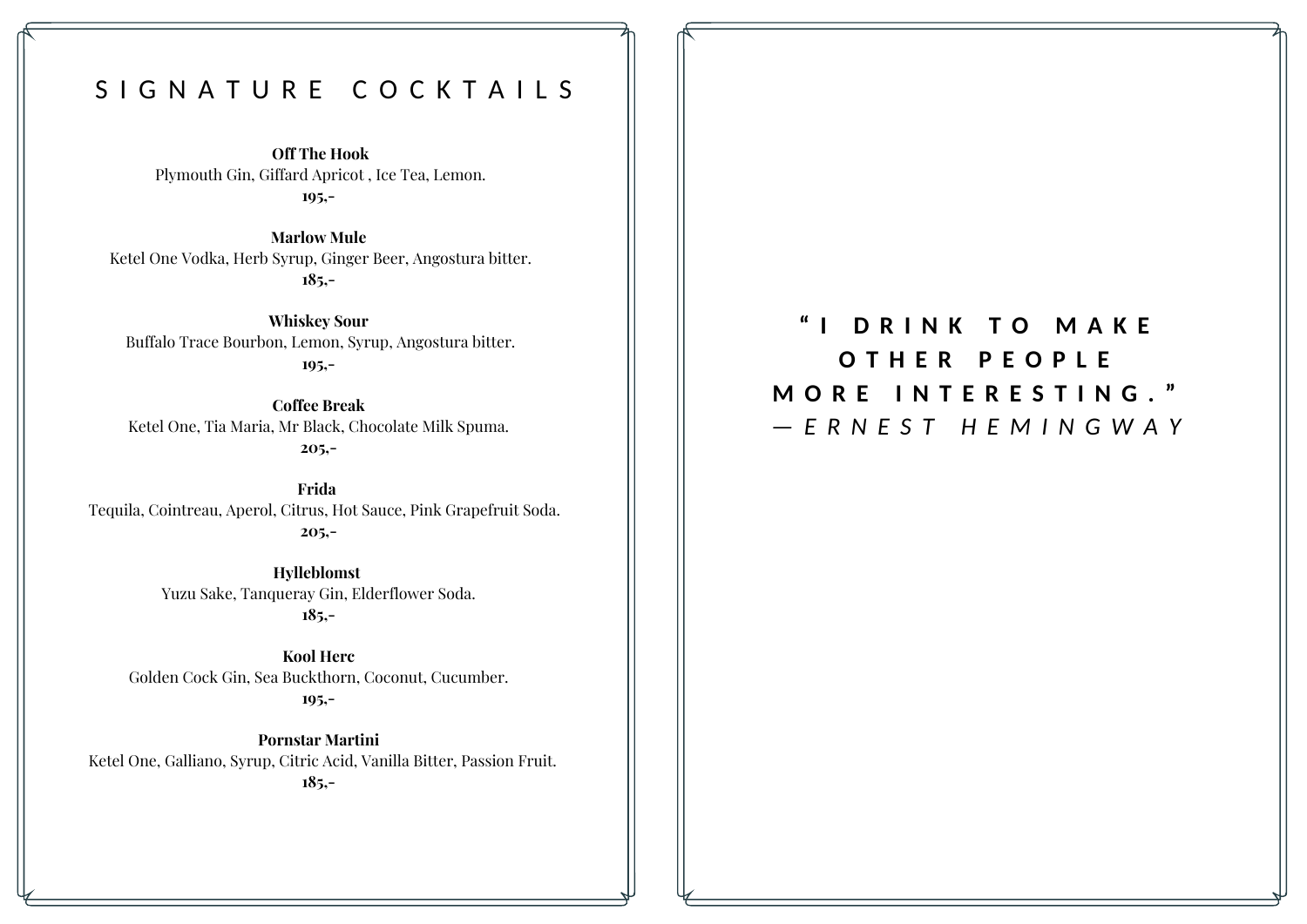# WHISKEY

### **BOURBON**

| <b>Buffalo Trace</b>            | $120,-$ | Evan Williams Straight Bourbon 130,- |         |
|---------------------------------|---------|--------------------------------------|---------|
| <b>Bulleit Bourbon</b>          | $120,-$ | Evan Williams 1783 Bourbon           | $150,-$ |
| <b>Bulleit 10 Year Bourbon</b>  | $135,-$ | Evan Williams Single Barrel          | $175,-$ |
| Michters Bourbon                | $155,-$ | Bernheim Wheat Whiskey               | $185,-$ |
| Eagle Rare 10 Year Bourbon      | $155,-$ | <b>Fighting Cock Bourbon</b>         | $155,-$ |
| <b>Weller Special Reserve</b>   | $220,-$ | Koval Single Barrel Bourbon          | $175,-$ |
| Wild Turkey 101                 | $130,-$ | Woodford Reserve Bourbon             | $165,-$ |
| Wild Turkey Rare Breed          | $210,-$ | Cedar Ridge Bourbon                  | $165,-$ |
| <b>Redemption Bourbon</b>       | $155,-$ | David Nicholson Reserve              | $155,-$ |
| Old Grand-Dad 114 Proof         | $235,-$ | Hudson Baby Bourbon                  | $220,-$ |
| <b>Makers Mark</b>              | $130,-$ | Rowans Creek Small Batch             | $165,-$ |
| Makers Mark Cask Strength       | $260,-$ | Buffalo Trace 90 Proof               | $195,-$ |
| Makers 46                       | $150,-$ |                                      |         |
| <b>FEW Bourbon</b>              | $180,-$ |                                      |         |
| Knob Creek Bourbon              | $155,-$ |                                      |         |
| Jim Beam Black                  | $140,-$ |                                      |         |
| Jim Beam Old Tub                | $220,-$ |                                      |         |
| <b>Bakers</b>                   | $160,-$ |                                      |         |
| <b>Basil Haydens</b>            | $180,-$ |                                      |         |
| James E. Pepper 100 Proof       | $165,-$ |                                      |         |
| James E. Pepper Bourbon 7 Year  | $180,-$ |                                      |         |
| <b>Four Roses Bourbon</b>       | $125,-$ |                                      |         |
| <b>Four Roses Small Batch</b>   | $145,-$ |                                      |         |
| <b>Four Roses Single Barrel</b> | $155,-$ |                                      |         |
| Larceny Wheated Bourbon         | $160,-$ |                                      |         |
| Elijah Craig Small Batch        | $160,-$ |                                      |         |
| Mellow Corn                     | $120,-$ |                                      |         |

#### **PREMIUM BOURBON**

| <b>BLANTONS GOLD</b>                   | $210,-$ |
|----------------------------------------|---------|
| Mic Drop 4 Year                        | $220,-$ |
| Evan Williams 13 Year                  | $220,-$ |
| Kentucky Owl Confiscated               | $220,-$ |
| Henry McKenna 10 Year Single Barrel    | $230,-$ |
| Elmer T Lee                            | $240,-$ |
| Michters 10 Year Bourbon               | $240,-$ |
| Weller Antique 107 Proof               | $350,-$ |
| Weller 12 Year                         | $375,-$ |
| Wild Turkey Longbranch                 | $275,-$ |
| Wild Turkey 13 Year Distillers Reserve | $325,-$ |
| Wild Turkey Diamond Anniversary        | $395,-$ |
| Wild Turkey Masters Keep Revival       | $450,-$ |
| Wild Turkey Masters Keep Decades       | $450,-$ |
| Buffalo Trace Kosher Wheat             | $250,-$ |
| Buffalo Trace Kosher Rye               | $250,-$ |
| Buffalo Trace Kosher Straight Rye      | $250,-$ |
| Angels Envy Port Barrel Finish         | $240,-$ |
| Old Ezra 7 Year Barrel Strength        | $275,-$ |
| Knob Creek 9 Year SB Reserve           | $260,-$ |
| E.H. Taylor Small Batch Bourbon        | $240,-$ |
| <b>Hirsch Selection 8 Year</b>         | $240,-$ |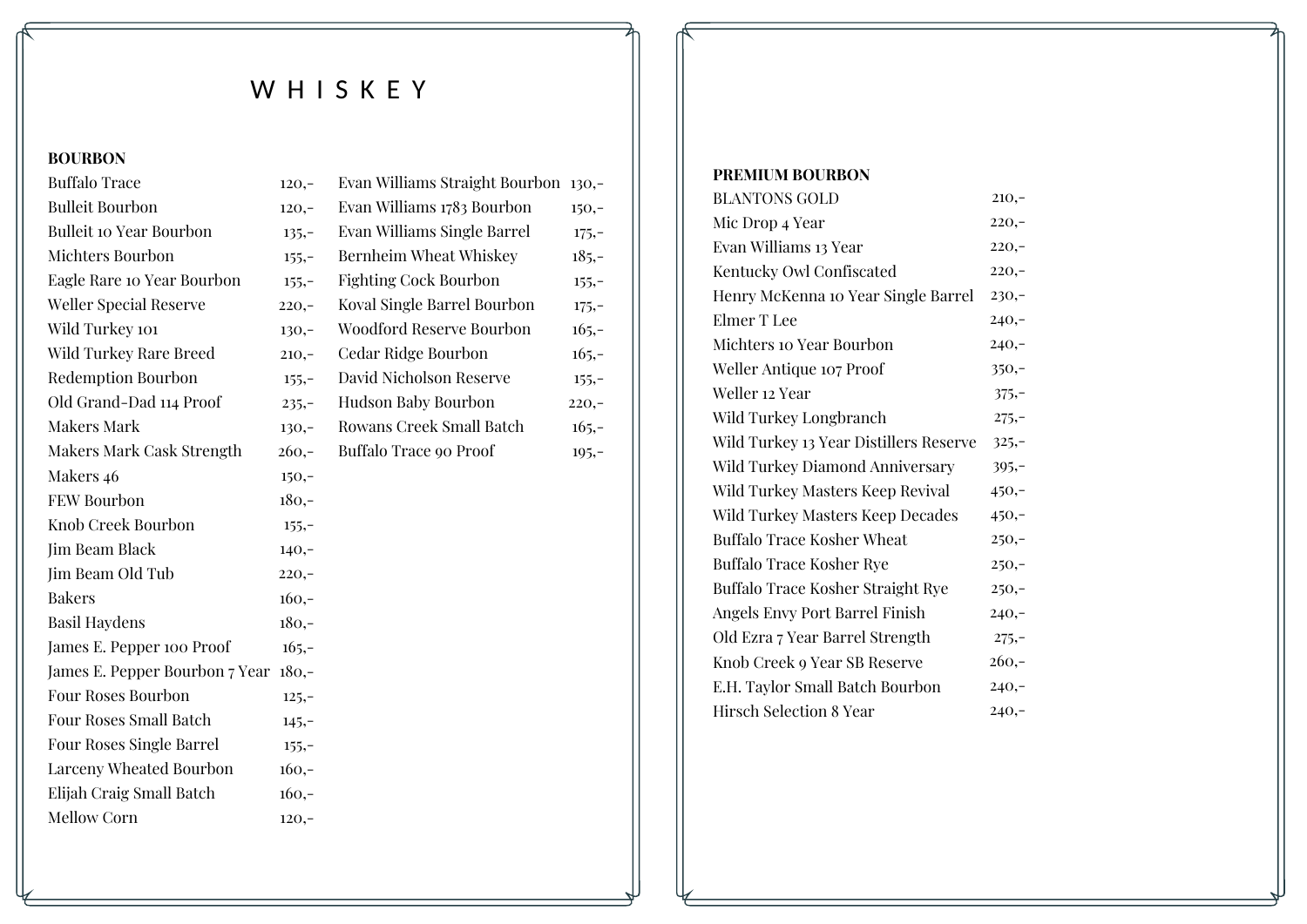#### **AMERICAN WHISKEY**

| Michters American Whiskey                | $155,-$ |
|------------------------------------------|---------|
| Michters Sour Mash                       | $155,-$ |
| Michters Toasted Sour Mash               | $220 -$ |
| Westward American Single Malt            | $210 -$ |
| Westward Maaemo Select                   | $220 -$ |
| St. George Single Malt                   | 180.-   |
| George Dickel Barrel Select 2006 240,-   |         |
| Jack Daniels Single Barrel Select 160,-  |         |
| Koval Single Barrel Millet Whiskey 170,- |         |
| Cedar Ridge Single Malt                  | $175,-$ |
| Principium Single Malt                   | $175,-$ |

### **PREMIUM RYE WHISKEY**

| Bulleit Rye 12 Year               | $105,-$ |
|-----------------------------------|---------|
| Old Overholt Ohio 114 Proof       | $195,-$ |
| Michters to Year Rye Whiskey      | $240 -$ |
| Willet 4 Year Small Batch         | $240 -$ |
| E.H. Taylor Straight Rye Whiskey  | $260 -$ |
| Knob Creek Rye Single Barrel      | $260 -$ |
| Whistle Pig Piggyback 6 Year Rye  | $200 -$ |
| Whistle Pig Farmstock Rye         | $275,-$ |
| Whistle Pig Farmstock Rye         | $275,-$ |
| Whistle Pig 10 Year Single Barrel | $205 -$ |
| Whistle Pig 15 Year               | $325,-$ |
| Whistle Pig 18 Year               | $395,-$ |

# **RYE WHISKEY**

| <b>Bulleit Rye</b>               | $130,-$ |
|----------------------------------|---------|
| Sazerac Rye                      | $140,-$ |
| Michters Rye                     | $155,-$ |
| Rittenhouse Rye                  | $155,-$ |
| Pikesville Rye                   | $210,-$ |
| Jim Beam Rye                     | $130,-$ |
| Knob Creek Rye                   | $150,-$ |
| <b>Redemption Rye</b>            | $160,-$ |
| Whistle Pig 10 Year              | $180,-$ |
| Whistle Pig 12 Year              | $220,-$ |
| Old Overholt Bonded Rye          | $180,-$ |
| James E. Pepper Rye              | $165,-$ |
| James E. Pepper Barrel Proof Rye | $105,-$ |
| Koval Single Barrel Rye          | $170,-$ |
| Hudson Manhattan Rye             | $220,-$ |
| Cedar Ridge Rye                  | $170,-$ |
| <b>Heavens Door Rye</b>          | $175,-$ |
| Roundstone Rye                   | $185,-$ |
| Woodford Reserve Rye             | $165,-$ |
| Elijah Craig Straight Rye        | $195,-$ |
| Warenghem Roof Rye               | $155,-$ |
|                                  |         |

#### **SKOTLAND BLENDED WHISKY**

| Johnnie Walker Black Label 120,- |         |
|----------------------------------|---------|
| Johnnie Walker Blue Label 250,-  |         |
| Naked Malt                       | $120 -$ |
| <b>Glasshouse Whisky</b>         | $130 -$ |
| Monkey Shoulder                  | $130 -$ |

**SKOTLAND**

**SINGLE MALT** Cynelish 14 Oban 14 Cragganmore 12 Craigellachie 13 Glenfiddich 15 Glenfiddich 18 Talisker 10 Caol Ila 12 Lagavulin 8 Lagavulin 10 Lagavulin 16

#### **JAPAN**

| Nikki Days                          | $150,-$ |
|-------------------------------------|---------|
| Toki                                | $140,-$ |
| Nikka From The Barrel               | $160 -$ |
| Nikka Coffey Grain                  | $160 -$ |
| Nikka Coffey Malt                   | $175,-$ |
| Nikka Taketsuru Pure Malt           | $105 -$ |
| Yoichi Single Malt                  | $105,-$ |
| Miyagikyo Single Malt               | $105 -$ |
| Yoichi Apple Brandy Finish          | $375 -$ |
| Miyagikyo Aplle Brandy Finish 375,- |         |
|                                     |         |

#### **IRELAND**

170,- 160,- 160,-

| $160 -$ | <b>Bushmills Original</b> | $120,-$ |
|---------|---------------------------|---------|
| $165 -$ | Powers                    | $130,-$ |
| $185,-$ | Jameson Black Barrel      | $130 -$ |
| $160 -$ | Redbreast 12              | $140,-$ |
| $160 -$ | Redbreast 15              | $100 -$ |
| $170,-$ | Green Spot $\varpi$       | $150,-$ |
| $170 -$ | Roe & Co                  | $130,-$ |
| $175,-$ |                           |         |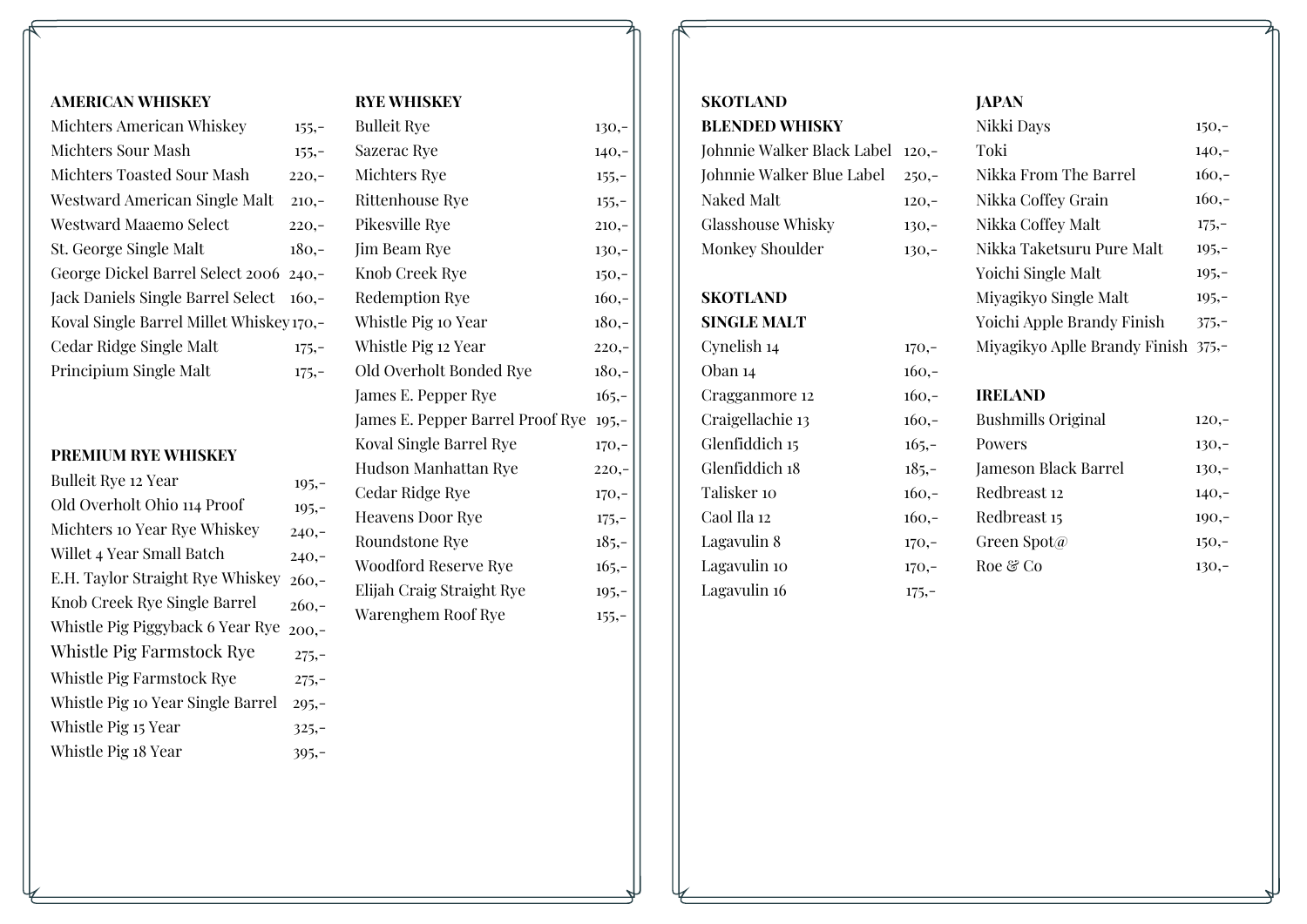| <b>RUM</b>                             |         | <b>VODKA</b>                          |          |
|----------------------------------------|---------|---------------------------------------|----------|
| Plantation 3 Stars                     | $100,-$ | Ketel One                             | $125,-$  |
| Plantation Org. Dark                   | $100,-$ | Ketel One Citroen                     | $125,-$  |
| <b>Plantation Pineapple</b>            | $110,-$ | Wheatley Vodka                        | $150,-$  |
| Plantation Xaymaca                     | $110,-$ | <b>Absolut Elyx</b>                   | $145,-$  |
| <b>Plantation Grande Reserve</b>       | $105,-$ | Boatyard Vodka                        | $145,-$  |
| Plantation 20th XO                     | $150,-$ |                                       |          |
| Zacapa 23                              | $160,-$ | <b>TEQUILA</b>                        |          |
| Zacapa XO                              | $220,-$ | Don Julio Blanco                      | $140,-$  |
| El Dorado 15                           | $150,-$ | Don Julio Reposado                    | $150,-$  |
| Havana Club 3                          | $110,-$ | Don Julio Anjeo                       | $160,-$  |
| Havana Club 15                         | $250,-$ | Don Julio Cristalina Anejo            | $220,-$  |
| Angostura 1787                         | $160,-$ | Don Julio 1942                        | $280,-$  |
| Brugal 1888                            | $150,-$ | Ocho Blanco                           | $140,-$  |
| Appleton Estate Signature Blend 130,-  |         | Ocho Reposado                         | $145,-$  |
| Bacardi 8                              | $120,-$ | Ocho Anejo Plnt. Jamaica Cask         | $350,-$  |
| Bacardi 10                             | $140,-$ | Ocho Anejo Plant. Barbados Cask 350,- |          |
|                                        |         | Ocho 888                              | $395,-$  |
| <b>COGNAC</b>                          |         | Codigo Rosa                           | $145,-$  |
| <b>Braastad VSOP</b>                   | $120,-$ | Codigo Reposado                       | $155,-$  |
| Park Mizunara Cask 10 Year             | $180,-$ | Altos Blanco                          | $140,-$  |
| Delamain Pale & Dry XO                 | $190,-$ | Altos Reposado                        | $140,-$  |
| Martell Cordon Bleu                    | $210,-$ | Jose Cuervo 1800 Anjeo                | $150,-$  |
| Remy Martin XO                         | $260,-$ | Jose Cuervo Reserva La Familia        | $280,-$  |
| <b>CALVADOS</b>                        |         |                                       |          |
| Calvados Selection Coeur De Lion40,-   |         | <b>MEZCAL</b>                         |          |
| Comte Louis Millesime 1988             | $250,-$ | La Escondida Mezcal                   | 145,     |
|                                        |         | Casamigos Mezcal Joven                | 150,     |
| <b>ARMAGNAC</b>                        |         | Del Maguey Vida                       | $140,-$  |
| Chateau De Pellehaut 1987              | $165,-$ | Del Maguey Tobala                     | $220, -$ |
| Chateau du Tariquet Millesime 95 175,- |         | Del Maguey St Domingo Weller          | $320,-$  |
| Baron Gaston Legrand 1979              | $195,-$ | Bruxo X Espadin/Barril                | $145,-$  |
|                                        |         | Bruxo No.3 Barril                     | $175, -$ |

|          | <b>BITTER</b> |                                                                                                                                                                                                                                                                                                                         |
|----------|---------------|-------------------------------------------------------------------------------------------------------------------------------------------------------------------------------------------------------------------------------------------------------------------------------------------------------------------------|
|          |               | $115,-$                                                                                                                                                                                                                                                                                                                 |
|          |               | $115,-$                                                                                                                                                                                                                                                                                                                 |
|          |               | $115,-$                                                                                                                                                                                                                                                                                                                 |
|          |               | $120,-$                                                                                                                                                                                                                                                                                                                 |
|          |               | $130,-$                                                                                                                                                                                                                                                                                                                 |
|          |               | $105,-$                                                                                                                                                                                                                                                                                                                 |
|          |               | $100,-$                                                                                                                                                                                                                                                                                                                 |
| $145,-$  |               |                                                                                                                                                                                                                                                                                                                         |
|          |               |                                                                                                                                                                                                                                                                                                                         |
|          |               | $160,-$                                                                                                                                                                                                                                                                                                                 |
|          |               | $150,-$                                                                                                                                                                                                                                                                                                                 |
|          |               | $155,-$                                                                                                                                                                                                                                                                                                                 |
|          |               | $275,-$                                                                                                                                                                                                                                                                                                                 |
|          |               |                                                                                                                                                                                                                                                                                                                         |
| $120,-$  |               |                                                                                                                                                                                                                                                                                                                         |
| $145,-$  |               |                                                                                                                                                                                                                                                                                                                         |
| $175,-$  |               |                                                                                                                                                                                                                                                                                                                         |
| $130,-$  |               |                                                                                                                                                                                                                                                                                                                         |
| $140,-$  |               |                                                                                                                                                                                                                                                                                                                         |
| $135,-$  |               |                                                                                                                                                                                                                                                                                                                         |
| $110,-$  |               |                                                                                                                                                                                                                                                                                                                         |
| $150,-$  |               |                                                                                                                                                                                                                                                                                                                         |
| $140,-$  |               |                                                                                                                                                                                                                                                                                                                         |
| $150,-$  |               |                                                                                                                                                                                                                                                                                                                         |
| $155,-$  |               |                                                                                                                                                                                                                                                                                                                         |
| $155,-$  |               |                                                                                                                                                                                                                                                                                                                         |
| $165,-$  |               |                                                                                                                                                                                                                                                                                                                         |
| $135,-$  |               |                                                                                                                                                                                                                                                                                                                         |
| $125,-$  |               |                                                                                                                                                                                                                                                                                                                         |
| $145,-$  |               |                                                                                                                                                                                                                                                                                                                         |
| $135,-$  |               |                                                                                                                                                                                                                                                                                                                         |
| $140, -$ |               |                                                                                                                                                                                                                                                                                                                         |
| $175,-$  |               |                                                                                                                                                                                                                                                                                                                         |
| $140,-$  |               |                                                                                                                                                                                                                                                                                                                         |
|          |               | 120,- Fernet Branca<br>120,- Branca Menta<br>140,- Jägermeister<br>140,- Gammel Dansk<br>Lysholm Linie Plantation Rum Cask 150,- Amaro Nonino<br>120,- Cynar<br>120,- Amaro Ramazotti<br>145,- Chartreause<br>145,- Green Chartreuse<br>140,- Yellow Chartreuse<br>140,- Chartreuse MOF<br>140,- Green Chartreuse V.E.P |